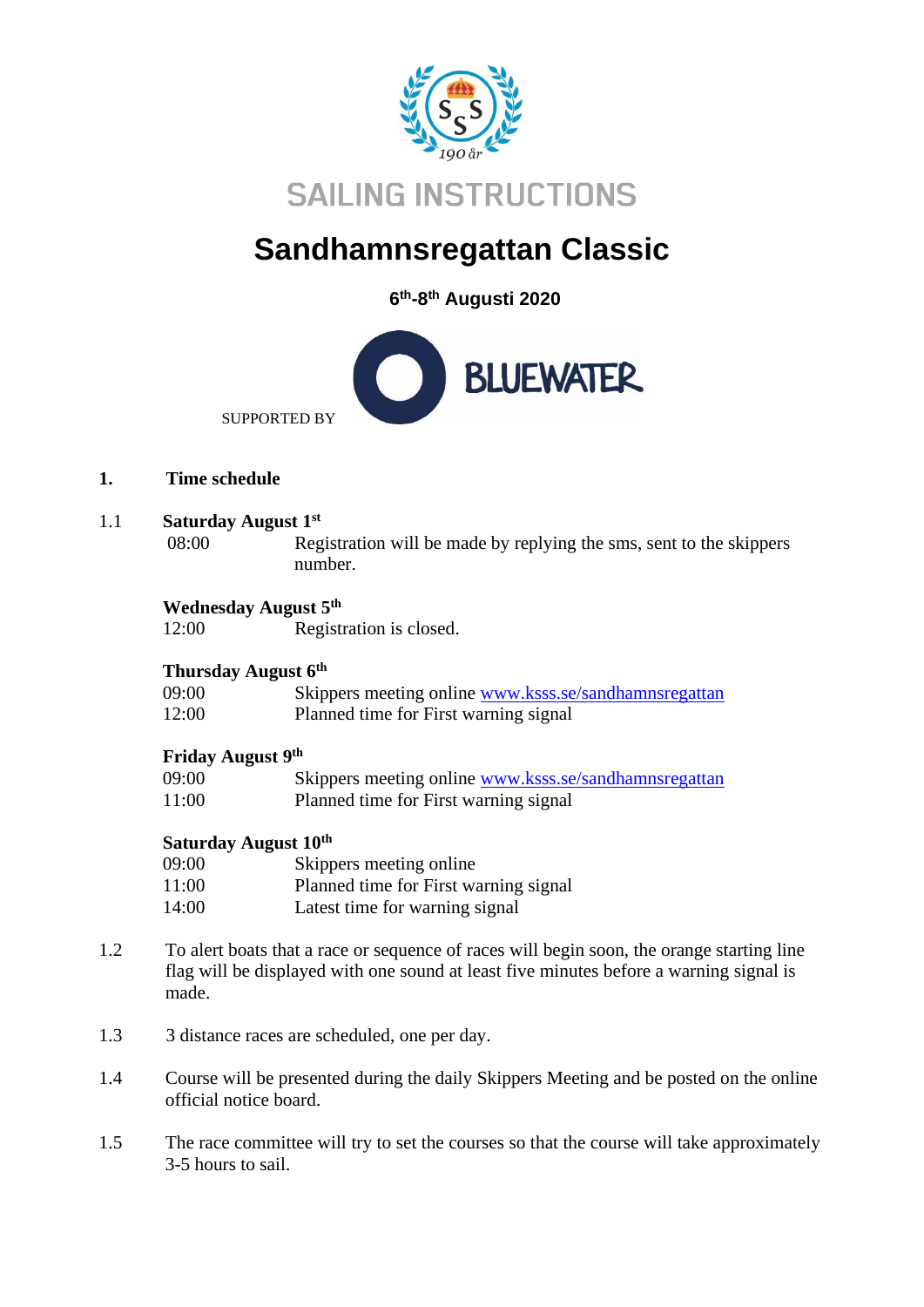## **2. Location of the race office and of the flagpole**

- 2.1 Notices to competitors will be posted on the official notice board (ONB) online [www.ksss.se/sandhamnsregattan](http://www.ksss.se/sandhamnsregattan)
- 2.2 Signals made ashore will be displayed at the flagpole outside the regatta office, Sandhamn

#### **3. Marks**

3.1 The rounding marks are: either of existing navigational, hydrographical and/or inflatable orange marks.

The starting marks will be a race committee vessel at the starboard end of the starting line and race committee vessel or a spar buoy with white flag at the port end, alternatively two spar buoys with white flags.

When Skanskobb is used the starting line marks will be the KSSS flagpole on Skanskobb and a spar buoy with white flag.

The finish mark is a spare buoy with a white flag and a race committee boat with a blue flag.

When Skanskobb is used the KSSS flagpole on Skanskobb and a spar buoy with a white flag will be used

#### **4. Time limits**

4.1 Boats failing to finish before 19:00 each race day, will be scored Did not Finish (DNF) without a hearing. This changes RRS 35, A4 and A5.

#### **5. Changes and additions to RRS appendix S**

5.1 The course for the actual day will be described in the skippers meeting in the morning each day, the order in which marks are to be rounded/passed, and the side on which each mark is to be rounded/passed.

Some examples of the courses to be sailed will be posted on the official notice board (ONB) online [www.ksss.se/sandhamnsregattan](http://www.ksss.se/sandhamnsregattan) no later than 18.00 on Wednesday 5<sup>th</sup> August.

The courses may be set around navigational, hydrographical and/or inflatable marks.

5.2 The class/start flags are: **Start Numeral Pennant** Classic Start 1 SRS handicap  $< 0.90$  1<br>Classic Start 2 SRS handicap  $> 0.90 < 1.00$  2 Classic Start 2 SRS handicap  $> 0.90 < 1.00$ Classic Start 3 SRS handicap  $\geq 1,00$  3

This changes App SF 6.1

5.3 The Race committee will not show the course as stated in RRS S7.1. This changes RRS S7.1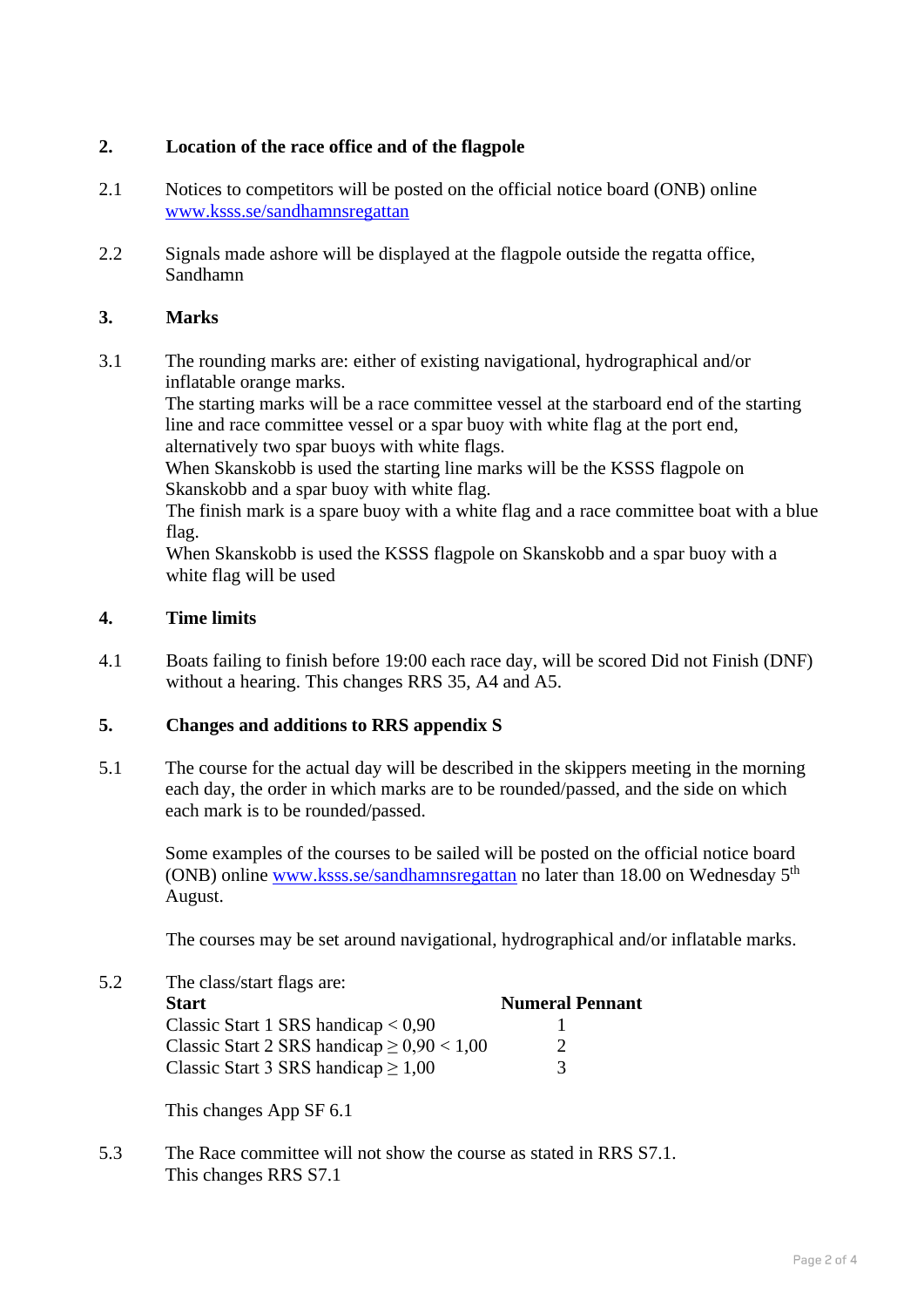## 5.4 **Starting Races**

RRS 26 and Preparatory Signals in Racing Signal are deleted. Races will be started using the following signals. Times shall be taken from the display of visual signal. This changes RRS 26 and Race Signals.

| <b>Minutes before</b><br>starting signal | Visual signal displayed                                                                         | Sound signal   | <b>Means</b>                             |
|------------------------------------------|-------------------------------------------------------------------------------------------------|----------------|------------------------------------------|
| $+10$ before first start                 | Orange starting line flag                                                                       | One            | Attention signal race will<br>start soon |
| 6                                        | Class flag (Numeral 1-3)<br>Starting penalty if required (U, or<br>Black)                       | No sound       | Class to start and<br>applicable rules   |
| 5                                        | White flag with the number 5                                                                    | One            | Warning signal                           |
| $\overline{4}$                           | Blue flag with the number 4<br>(number 5 down)                                                  | One            | Preparatory signal                       |
| 3                                        | White flag with the number 3<br>(number 4 down)                                                 | One            | Three minutes                            |
| $\overline{2}$                           | White flag with the number 2<br>(number 3 down)                                                 | One            | Two minutes                              |
| 1                                        | Yellow flag with the number 1<br>(number 2 down)                                                | One long sound | One minute                               |
| $\overline{0}$                           | Yellow flag with the number 1 and<br>the class flag down including any<br>starting penalty flag | One            | <b>Start Signal</b>                      |

- 5.5 A boat starting later than 15 minutes after her starting signal will be scored Did Not Start. This changes RRS A4.
- 5.6 The finishing line is between either of a race committee vessel with blue flag and a spar buoy with white flags, or the flagpole with KSSS pennant hoisted at Skanskobb and a spare buoy flying a white flag, or two spar buoys with white flags. This changes RRS S11.1.
- 5.7 RRS 44.1 is changed so that the Two-Turns Penalty is replaced by the One-Turn Penalty.
- 5.8 RRS Appendix T1 will apply.